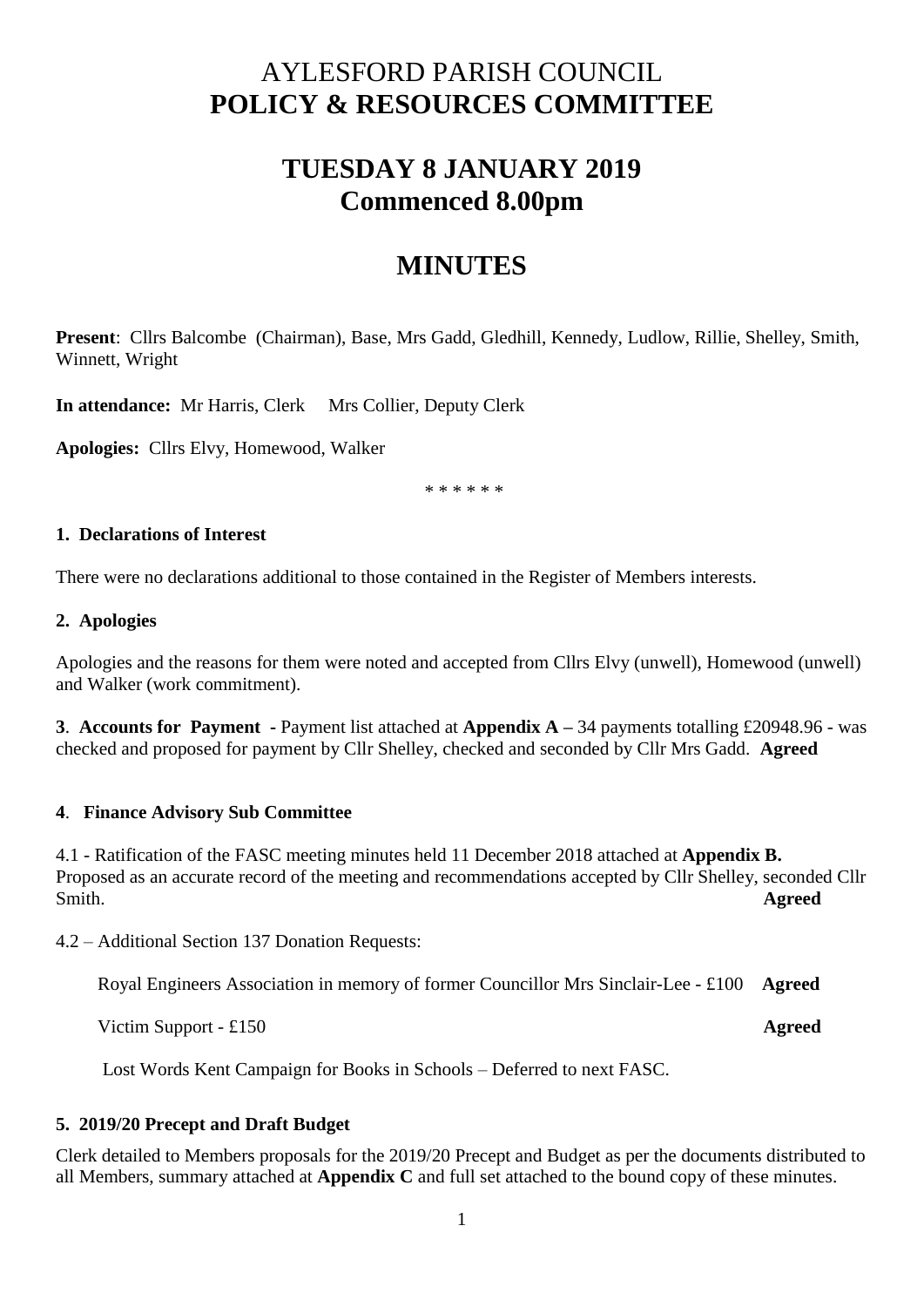It was proposed by Cllr Shelley, seconded Cllr Gledhill that a precept of £250,700 for 2019/20 be recommended to Council, an increase of 2.69 or 4.9% for a Council Tax Band D property on 2018/19. **Agreed**

It was proposed by Cllr Shelley, seconded Cllr Gledhill that for 2019/20 an expenditure budget of £282,000, an income budget of £31,300 and precept budget of £250,700, be recommended to Council. **Agreed**

# **6. Scout Hut Lease and Grant/Loan Application**

The Clerk reported that a meeting relating to Yoakley Trust land ownership has been arranged for 15 January with representatives of the Trust, the Chairman and Clerk attending.

# **7. CCTV Specifications and Quotes**

7.1 - Tunbury Hall and Car Park – Quotations and maintenance contract for joint CCTV project to cover the Hall and Car Park have been agreed with Tunbury Hall. Order to now be placed.

7.2 - Parish Office and Car Park - Clerk awaiting decisions of AVCC regarding their chosen CCTV scheme as to whether a joint project can be agreed to cover the parish office, car park and community centre.

**8. Law and Order** - No report to this meeting.

## **9. Rugby Club/Netball League**

9.1 - Rugby Club installing new metal gates at the entrance in the New Year.

9.2 – Entrance road potholes – Quote to fill in - £1195. Clerk has also asked for a quote to re-tarmac whole area. It was **agreed** to authorise the £1195 but if the Clerk considers the re-tarmacing quote is worth considering he will refer back to the Committee.

9.3 – Grass bund between the Rugby Club entrance and the cemetery. This area is becoming very damaged from vehicles (including large vans) parking on the grass verge. Quote to post and rail fence to protect the verge and prevent parking - £895. **Agreed. Clerk**

**10. Flood Defences -** No report to this meeting.

## **11. Council Vacancies**

3 Aylesford South 1 Blue Bell Hill

## **12. KALC**

12.1 – Next meeting 10 January. Cllr Shelley to attend

12.2 - Community Awards Scheme 2019. To consider adoption of the Scheme and nomination. This was **agreed** in principle. Clerk will make further enquiries as to whether proposed recipient would be happy to receive the nomination/award and proceed accordingly. **Clerk**